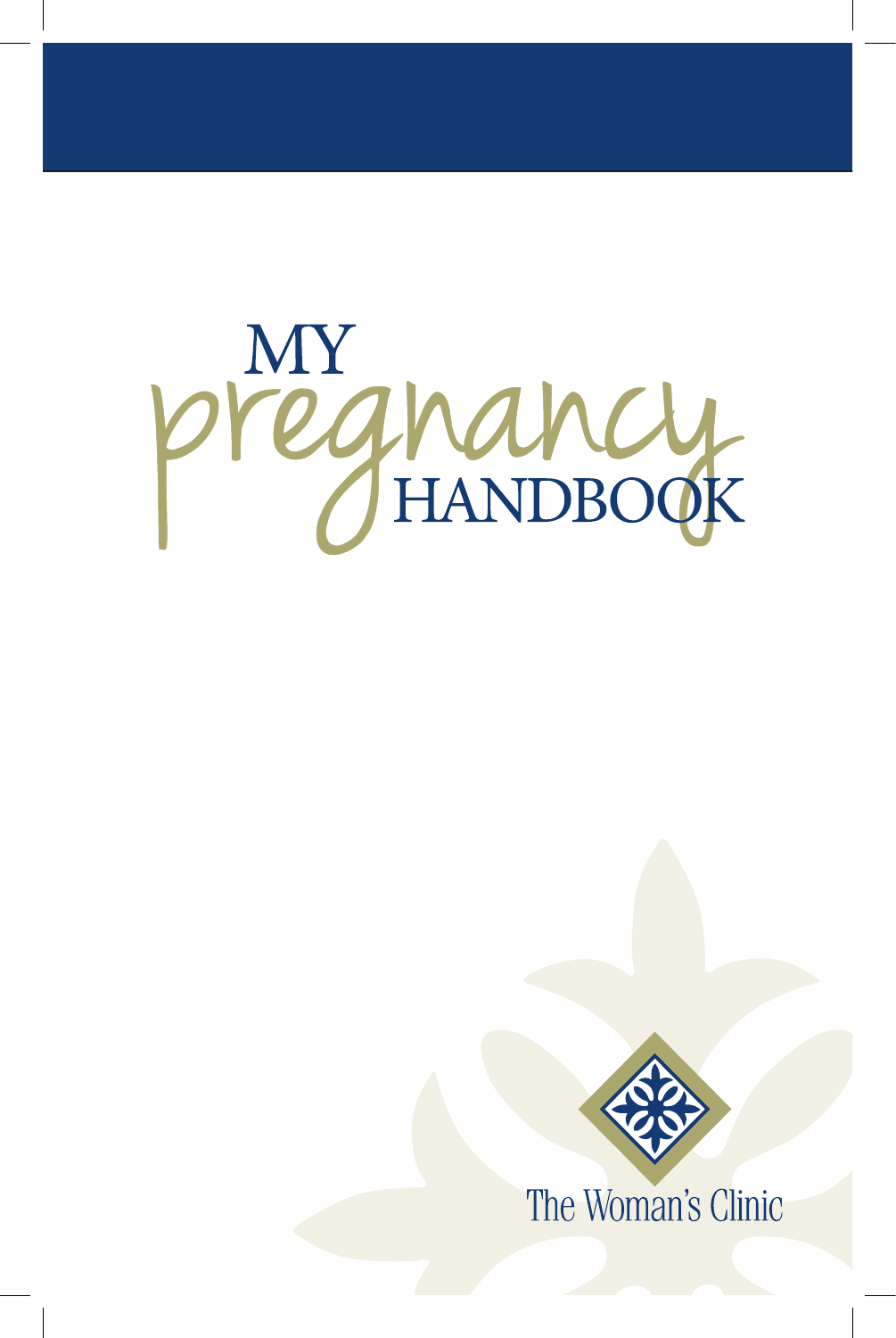We are happy you have trusted us with your pregnancy and delivery. This is an exciting time and we are here to help you at every step along the way. You may have many questions over the next several months; and, this handbook is designed to cover the most frequently asked questions we have encountered from our patients through the years. In addition to the handbook, your physician will be happy to address any questions or concerns during one of your frequent prenatal office visits.

# *Important information should you encounter a problem during your pregnancy:*

# **Office Number – 601-354-0869**

*During regular office hours* you will speak to one of our triage nurses who will assess your needs and determine the best course of action. *After normal office hours* you will be placed in contact with one of our nurses or with the physician who is on call.

*If you have an emergency* or go into labor at night or on the weekend, your physician may not be the one to provide your care; but you can be confident that one of our board eligible/certified physicians will be there for you.

Healthy Me at I'WC

In addition to seeing your physician, The Woman's Clinic is proud to offer all of our OB patients a nutrition consultation with our Registered Dietician. She can answer your questions about weight gain and smart food choices that will help both you and your growing baby. This service is part of our commitment to you and is included in your standard fees. Ask at the reception desk to schedule your consultation.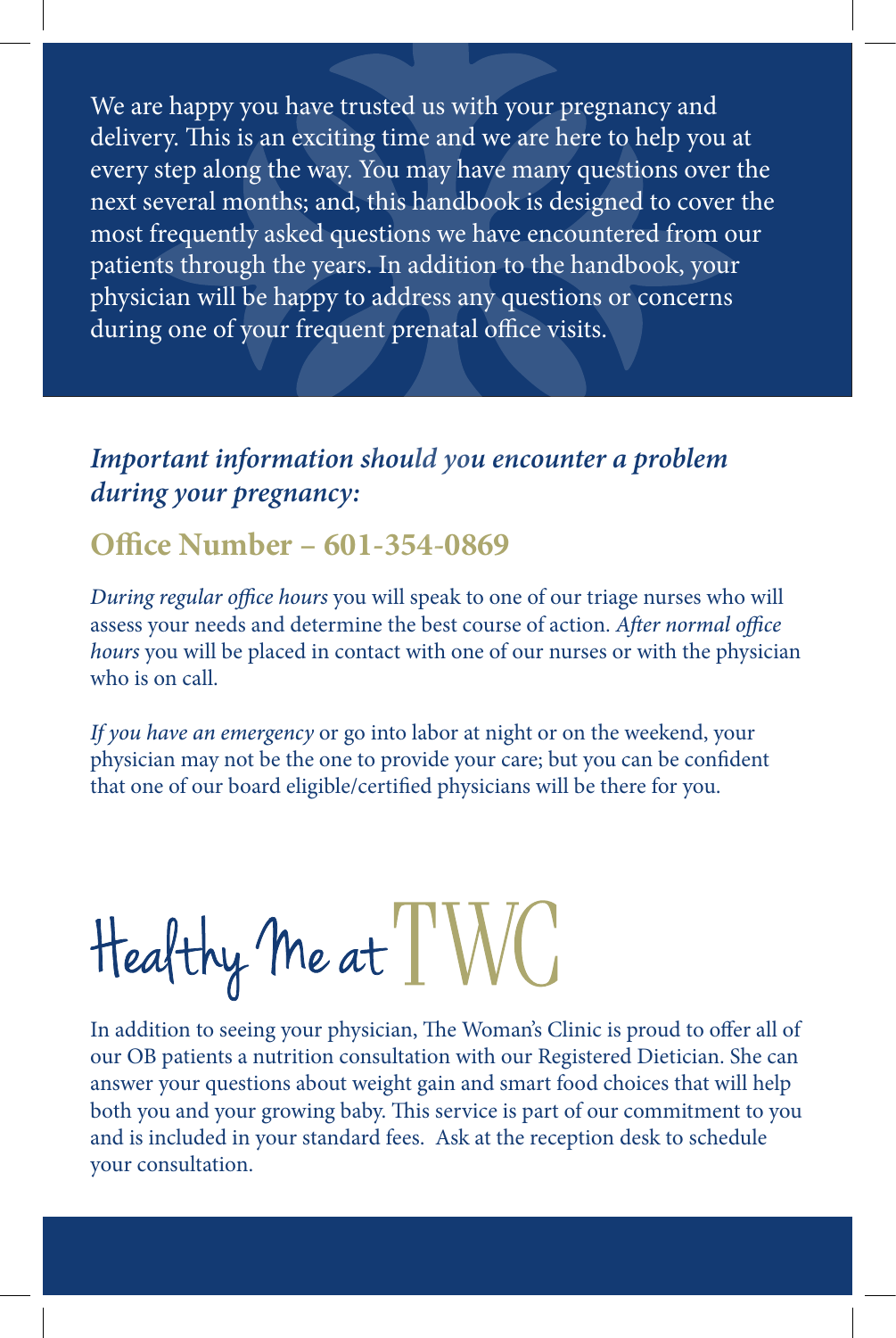# Illness and Pregnancy

Below is a list of common "illnesses" encountered during pregnancy and the corresponding approved and safe medications. If you have a question about a medication that is not listed please call the office before you begin using the medication. Take all medications according to package directions. If, after using the appropriate remedy, you still do not feel any better – please call the office. Any fever of 101.0 or higher should be reported to us. Your doctor may need to see you.

# **NAUSEA & VOMITING**

# **NON-MEDICATIONS**

*\*Please try one of these remedies before trying medications.*

- • Avoid greasy and spicy foods
- • Eat crackers and other starchy foods
- • Eat several small meals per day
- Eat a couple of crackers before raising your head from the pillow in the morning
- Ginger tablets by mouth
- • Relief bans for wrists
- Vitamin B6

# **MEDICATIONS**

- Emetrol (OTC)
- Dramamine (OTC)

*\*If none of the above steps helps with your nausea or if you are vomiting excessively please call the office.*

**INDIGESTION** *\*See listing in Minor Discomforts During Pregnancy*

# **HEADACHES**

# **NON-MEDICATIONS**

- Rest in a dim, quiet room
- Try a damp cloth on your forehead

## **MEDICATIONS**

- Tylenol
- Extra Strength Tylenol
- • Excedrin without aspirin

*\*Continuous, severe headaches that do not respond to treatments should be reported to our office.*

# **COLD/COUGH/SINUS**

## **MEDICATIONS**

- • Benadryl
- • Sudafed
- • Robitussin or Robitussin DM for coughs
- Throat lozenges or sprays for sore throat without zinc
- • Claritin
- AYR Saline Nasal Spray
- • Claritin D
- Mucinex
- • ZYRTEC

**CONSTIPATION** *\*See listing in Minor Discomforts During Pregnancy*

# **DIARRHEA**

# **NON-MEDICATIONS**

• Diet of clear liquids for 24 hours

# **MEDICATIONS**

- • Donnagel
- • Imodium

*\*If diarrhea persists for more than 2 days, call the office*

# **YEAST INFECTION**

#### **MEDICATIONS**

- Monistat 7
- Femstat3
- • Gynelotrimin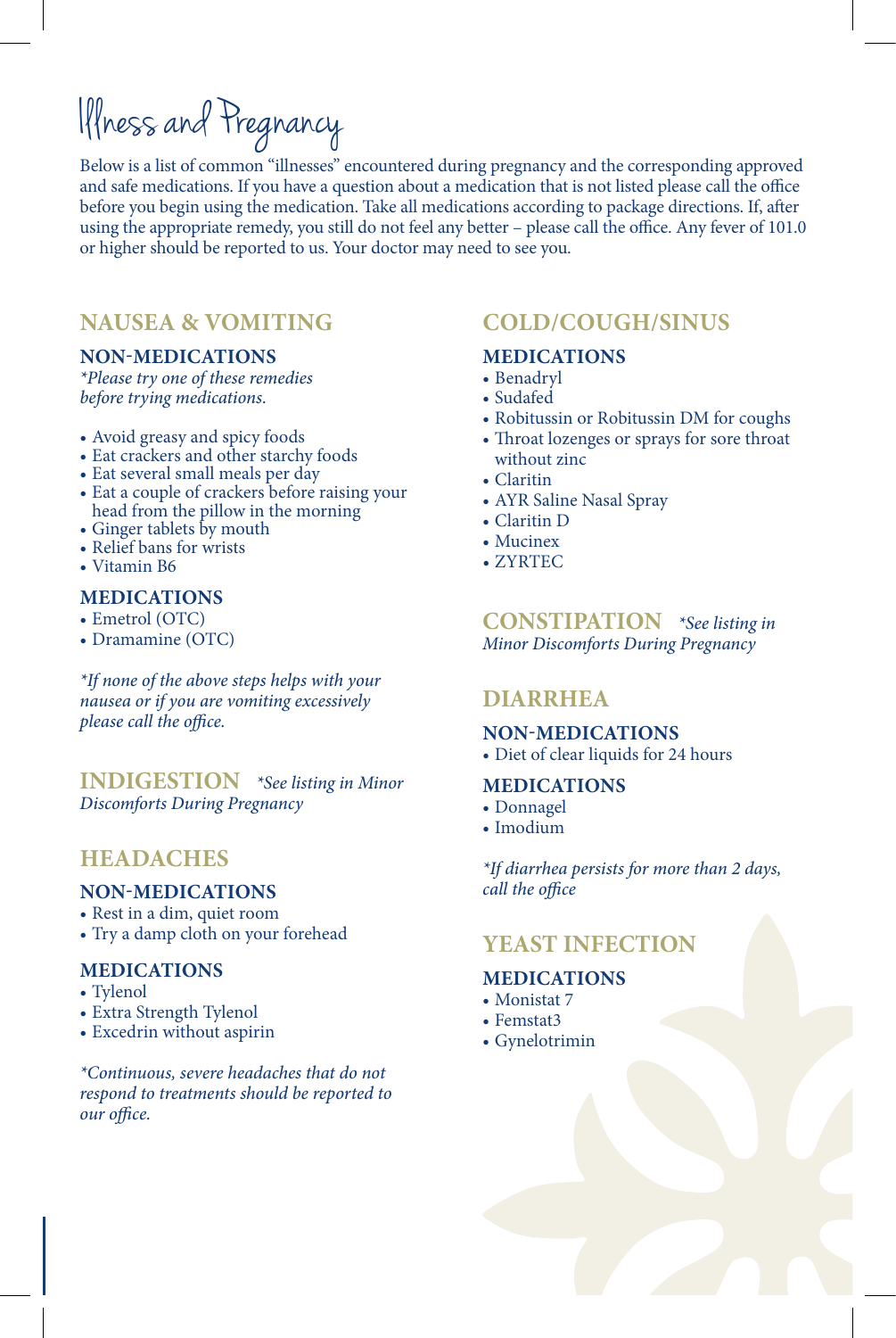# Minor Discomforts During Pregnancy

Because of the many changes your body will undergo during pregnancy, it is common to experience some minor aches and pains. Many of these are common and can be relieved with rest, some simple changes, or medications. If you are unable to find an answer or explanation below, please call the office.

# **BACK PAIN**

#### **CAUSES**

- Poor posture
- • Relaxed joints interfere with proper skeletal support
- Increased breast size
- Increasing fetal weight

#### **INTERVENTION**

• Support bra, low-heeled shoes, good posture, pelvic rock exercises, maternity support garments, low heat to back

# **PELVIC PRESSURE**

#### **CAUSES**

• Growing baby and amniotic fluids

#### **INTERVENTION**

- Lay on your side, knee-to-chest position
- • Frequent rest periods with elevated feet

# **SORE FEET**

## **CAUSES**

• Increased weight

## **INTERVENTION**

- Shoes with good arch support
- Frequent rest, with legs elevated

# **DIFFICULTY BREATHING/ SHORTNESS OF BREATH**

#### **CAUSES**

• Pressure against the lungs and diaphragm

#### **INTERVENTION**

• Stand tall, use pillows to elevate head and shoulders when sleeping

# **LEG FATIGUE**

#### **CAUSES**

• Pressure

#### **INTERVENTION**

- Support hose
- Walk at least 10 minutes out of every hour
- • Avoid sitting or standing for long periods
- of time • When resting, elevate feet

# **ROUND LIGAMENT PAIN**

## **CAUSES**

- Pain localized in your lower abdomen or both sides, generally a dull ache
- • Sudden stretch or spasm of the round ligaments; may be related to Braxton-Hicks contractions

## **INTERVENTION**

- • No sudden turns, rise slowly from a seated position
- Support abdomen during coughs or laughter
- Warm baths, pelvic rocking exercises, lying on your side, heating pad

# **DIZZINESS/FAINTING**

#### **CAUSES**

- Hypoglycemia (low blood sugar)
- • Circulation changes related to relaxed vascular condition
- Pressure on the large abdominal vein from the pregnant uterus

#### **INTERVENTION**

- • Avoid sudden changes in position and strenuous activities
- • Lying down on your left side
- Eat 6 small meals per day and increase fluids
- Rise slowly from a seated or resting position; if you feel faint, sit or lie down to prevent a fall and/or injury

# **LEG CRAMPING PAIN/ "CHARLIE HORSE"**

#### **CAUSES**

- Incorrect calcium/potassium levels
- Hormonal changes

## **INTERVENTION**

- Increase fluids
- • Add calcium/potassium rich foods to diet
- • Stretch legs with ankles flexed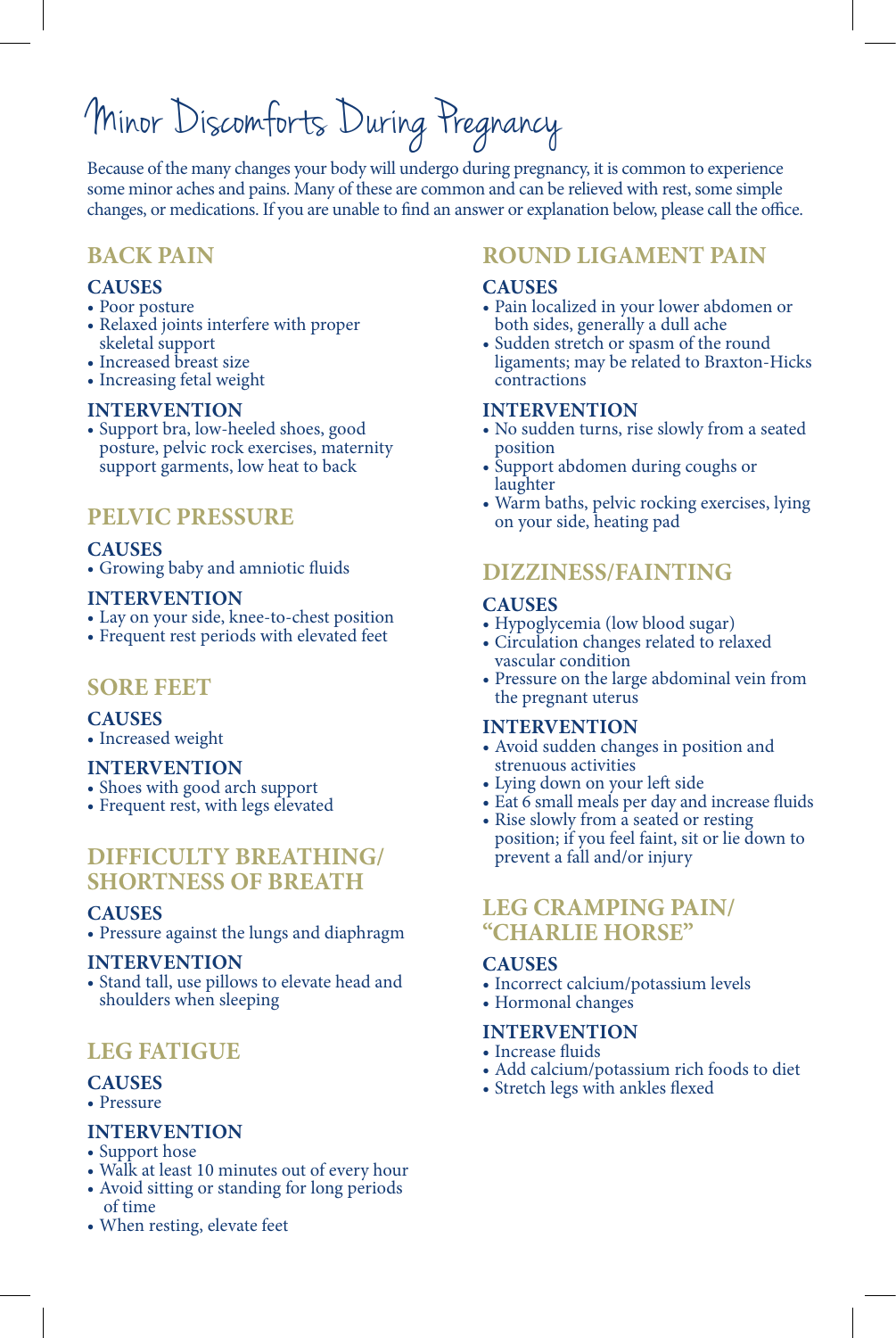# **NASAL CONGESTION**

# **CAUSES**

- If mucus is yellow or green it is possibly viral
- If mucus is clear it is normal

## **INTERVENTION**

- Use a vaporizer and/or saline nose spray
- • Increase water intake
- See approved medication list on previous page, especially if discharge changes color

# **VARICOSE VEINS**

# **CAUSES**

- Hormone changes; vasodilation
- Relaxation of vessel walls

#### **INTERVENTIONS**

- Support hose no knee highs or thigh highs
- Avoid prolonged sitting or standing

# **LEG EDEMA (SWELLING)**

#### **CAUSES**

• Pressure; increased vascular permeability during pregnancy

## **INTERVENTIONS**

- • Elevate feet, lay on left side
- Support hose
- Increase water intake and decrease sodium intake (salt)

# **SKIN PIGMENTATION CHANGES**

## **CAUSES**

• Hormonal changes

## **INTERVENTIONS**

- • Soda baths
- • Lotions, keep skin well lubricated

# **NOSE BLEEDS OR BLEEDING GUMS**

## **CAUSES**

- • Hormone changes, elevated levels of estrogen and progesterone
- • Increased swelling of the mucous membranes

## **INTERVENTIONS**

- • Use a humidifier, lubricate nostrils with Neosporin or saline nasal spray; avoid forceful nose-blowing
- Soft tooth brush
- • Increase vitamin C

# **HEARTBURN/INDIGESTION**

# **CAUSES**

- Decreased digestive motility
- Inadequate emptying of the stomach

# **INTERVENTIONS**

- • Small, frequent meals; avoid greasy, spicy, or fatty foods
- Avoid lying down immediately after eating
- • Use Tums, Rolaids, Zantac 75, Mylanta, Maalox or Riopan Plus – tastes better than liquid but not as effective

# **CONSTIPATION/GAS**

#### **CAUSES**

• Decreased motility of the GI tract related to tone loss

# **INTERVENTIONS**

- • Increase water intake
- • Increase fiber intake, i.e., 2 Tablespoons of unprocessed wheat bran over your usual foods (available in grocery stores) Also, you may use Metamucil, Citrucel or Fibercon. Milk of Magnesia and Dulcolax can be used if further relief is needed
- • Use stool softeners Colace or Surfak
- • Gas-X may be used for immediate relief of gas pains

# **HEMORRHOIDS**

#### **CAUSES**

• Pressure on relaxed vessels; family tendency

#### **INTERVENTIONS**

- • Support hose, low heels
- • Avoid constipation, may use Preparation H or Tucks pads
- • Frequent rests and pelvic floor exercises

# **FREQUENT URINATION**

#### **CAUSES**

- Pressure on the bladder from the baby's head
- • Changes in uterine size and position

### **INTERVENTIONS**

- Kegel exercises
- • Maternity support garments
- Hygiene to avoid complications from leakage
- Keep skin clean and dry to avoid complications from leakage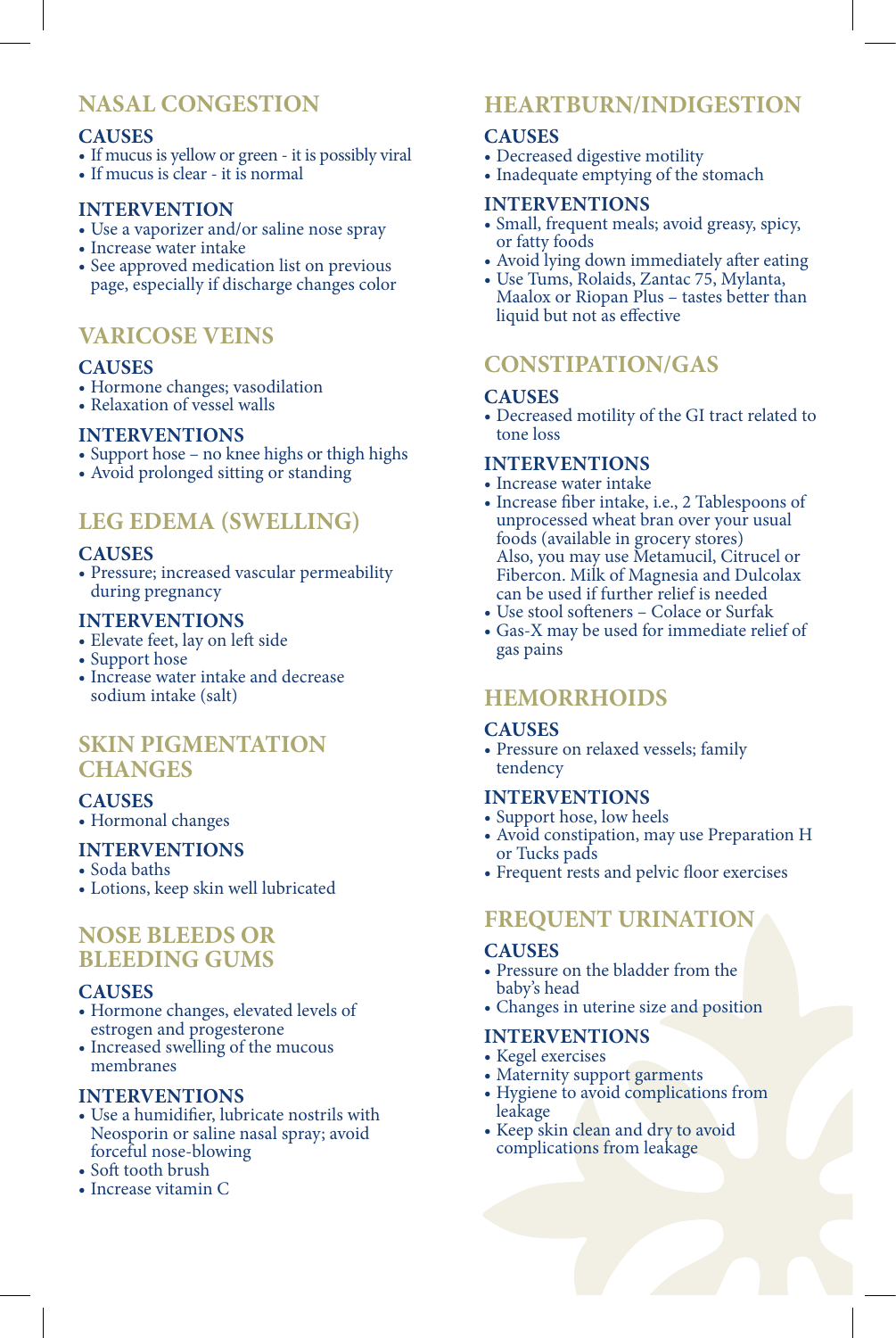# **SEXUAL DESIRE CHANGES**

#### **CAUSES**

• Physical changes, fatigue and hormonal changes

#### **INTERVENTIONS**

• Relax and help your partner understand that both increase and decrease in desire is normal throughout your pregnancy

# **STRETCH MARKS**

#### **CAUSES**

• Rapid weight gain, personal skin tendencies

#### **INTERVENTIONS**

- • Avoid uncontrolled rapid weight gain
- • Keep skin soft with Vitamin E cream, Mother's Friend, or Palmer's Cocoa Butter – for some people these products don't always help

# Frequently Asked Questions

It is important to remember that your body is going through tremendous changes and many hormonal fluctuations. The following are questions that we hear frequently from our patients, but, if you don't find the answers you need please call the office.

#### **Can I have caffeine?**

No more than two servings daily. Large amounts can inhibit absorption of iron, which may lead to anemia.

#### **Can I use artificial sweeteners?**

Current studies suggest that Splenda/Nutrasweet can be considered safe, if used in moderation. No more than 3-5 servings per day.

## **What about exercise?**

Exercise is safe if you have no known medical conditions that may warrant a more cautious approach to activity. You may participate in moderate aerobic exercise as long as your heart rate does not exceed 140 and you become short of breath. Avoid high impact aerobics and use your good judgment.

#### **May I travel?**

Commercial air travel presents no special risk to a healthy pregnant woman or her fetus. Certain airlines require a release to fly, so please check with your airline in advance, a letter can be provided by your OB representative.

# **INCREASED VAGINAL DISCHARGE**

#### **CAUSES**

- Pressure changes
- • Fatigue
- Hormonal changes with pregnancy

#### **INTERVENTIONS**

- • Wear cotton panties
- Practice good hygiene; air to perineum

\*If irritation occurs or discharge becomes watery, see your physician.

# **May I continue with my hair treatments?**

There is no clear evidence of risk associated with using hair dyes and permanents during pregnancy. However, there is no evidence of their safety either. The FDA recommends that pregnant women should proceed with caution using these types of products. Always use in a well-ventilated area.

#### **Is sun exposure safe?**

Sun exposure is safe to the fetus as long as the mother's temperature does not reach 102.6 or above. This puts the fetus at risk of neural tube defects, especially in the first trimester. Even in hot weather, your body temp usually stays pretty close to normal. We always recommend our patients use sunscreen and drink plenty of water.

## **Can I use a tanning bed?**

There is little research on the direct effects of tanning beds and their use during pregnancy. Ask your physician for their personal recommendation.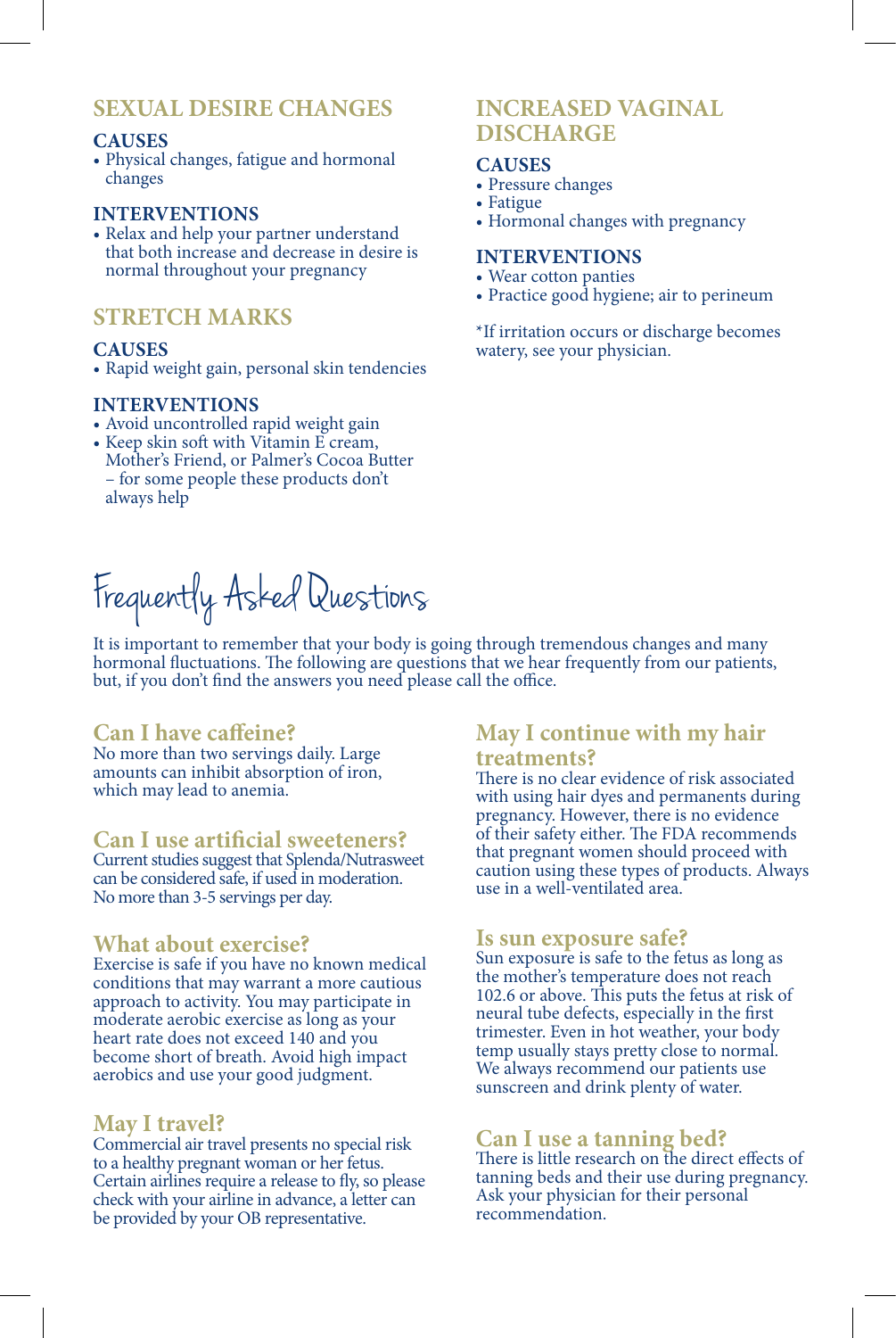# **What about self-tanning products?**

Again, there is little research on the direct effects of creams and lotions on pregnant women. There has been some preliminary research to suggest that spray on tans should only be used with nasal plugs.

# **Can I use a hot tub or Jacuzzi?**

Hot tubs, saunas and Jacuzzi tubs are very likely to raise maternal temperature to an unsafe level. At home whirlpool tubs are safe; however, try to avoid long, very hot baths.

# **What about sexual intercourse?**

Sex is safe unless you experience vaginal bleeding. Certain conditions may require pelvic rest and your doctor will advise you to refrain under these circumstances.

# **I have a pet cat; can I change the litter box?**

No – do not change the litter box during your entire pregnancy.

# **What about eating fish?**

The FDA and the EPA recommend that pregnant women limit the amount of commercial and sport fish they eat to no more than 12 oz. (cooked) per week. This is because some fish contain high levels of mercury, which can harm the fetus. Fish with high levels of mercury are shark, swordfish, king mackerel,<br>and tilefish. Fish with lower levels of mercury are salmon, pollock, farm-raised catfish and canned light tuna. Avoid eating any raw fish (sushi).

# **Are there other foods to avoid?**

Do not eat hot dogs, luncheon meats, or deli meats unless they are reheated until steaming hot. Also, avoid getting fluid from hot dog packages on other foods, utensils and food preparation surfaces. Wash hand after handling hot dogs, luncheon and deli meats. Wash hands after handling hot dogs, luncheon or deli meats. Do not eat soft cheeses, such as Feta, Brie, Camembert, blue-veined cheeses, and soft cheeses commonly used in Mexican foods.

# **Should I continue to see my Dentist?**

Regular dental cleanings are safe. If any dental work is needed that requires x-rays, your abdomen should be double shielded. It is safe to have local anesthetics that do not contain epinephrine. It is not safe to have gas administered during pregnancy.

# **Should I get a flu shot or TB skin test?**

We recommend appropriate vaccines during pregnancy. It is important to us to answer this question in detail. Please see the information in the next section. TB skin test is safe to have done after the 1st trimester (12 weeks) The OB representative can provide you with a letter for your employer.

# **Is it dangerous to be exposed to cleaning supplies or pesticides?**

Most household cleaning agents are safe during pregnancy; however, it is best to wear gloves and use in a well ventilated room. Latex paints are generally safe as well if used in a well ventilated room. Avoid spray paints with M-Butyl Ketone (MBK). Oil or lead based paints should be avoided. Avoid all heavy fumes. It is not safe to use or be exposed to pesticides for long periods of time. Please call the Pesticide Hotline with any other questions at 1-800-858-7378.

# **What if I am exposed to a communicable disease?**

If you are exposed to chicken pox, and you have had the disease previously, you are not at risk. If you have not had chicken pox, then you should try to avoid contact with anyone who has the illness. Signs and symptoms are a low-grade fever, rash beginning on the face and scalp, spreading quickly to trunk. A low-grade fever, headache, malaise, and a "slapped cheek" rash characterize Fifths Disease. If you are exposed, please come to the clinic for lab work to check for immunity. Please notify the clinic if you are exposed to measles or rubella.

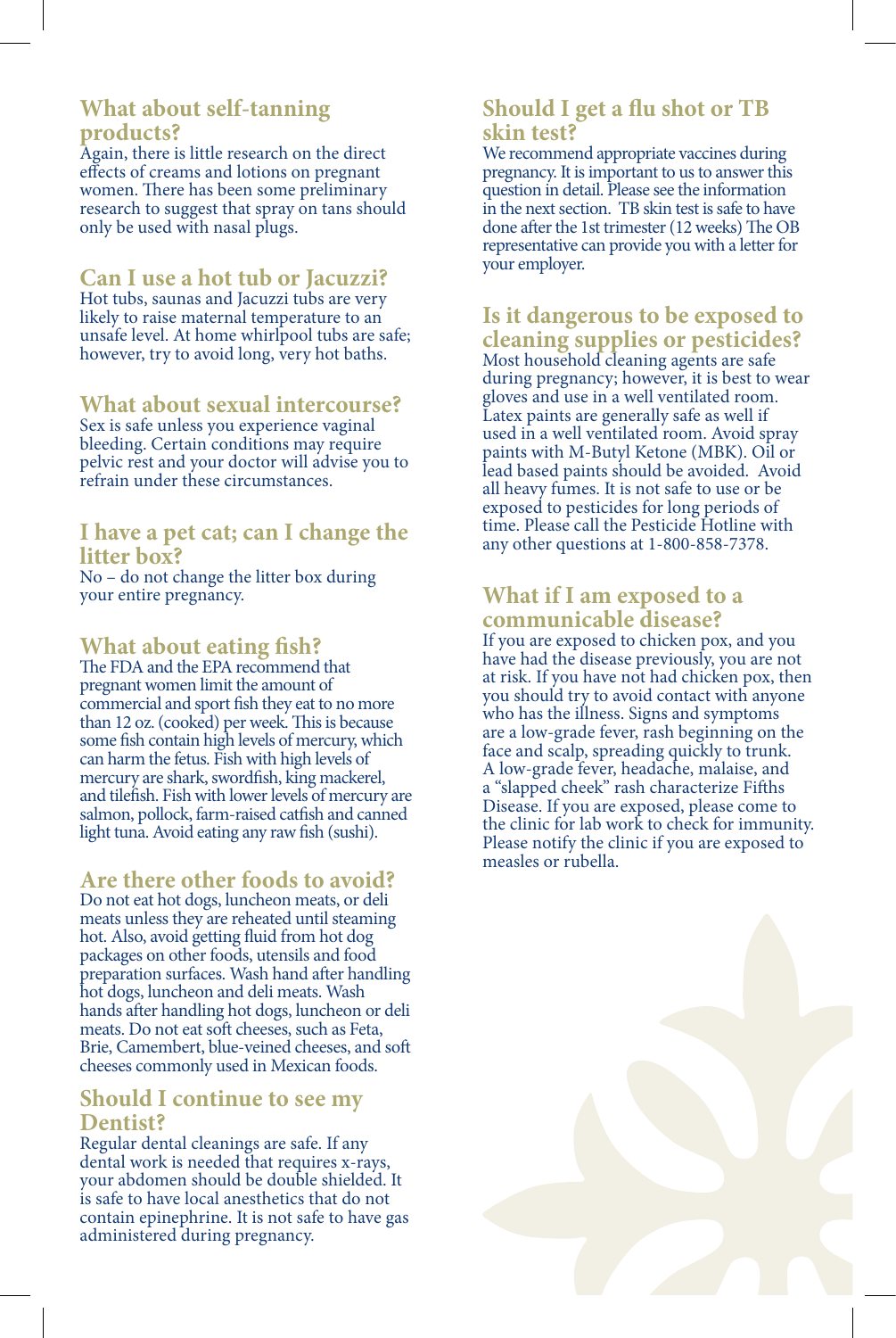F.A.D. for Patients Concerning Vaccine Safety

**How does getting vaccinated during pregnancy protect my unborn baby?** Newborns cannot receive many vaccines until 2-6 months of age. Some of the protection from the vaccines that you get is transferred to your baby during pregnancy. This helps protect your baby from illness during the first months of life.

#### **How do I know what vaccines I need?**

Discuss the vaccines that you have had with your heath care provider. Your health care provider will recommend the vaccines you need based on your medical history and lifestyle. If you do not receive recommended vaccines during pregnancy, you should get them immediately after your baby is born

#### **Are vaccines safe for me?**

Are vaccines safe for my baby? Vaccination is one of the most important things that you can do for yourself and your baby. Vaccines help protect you and your baby from diseases that you both are at risk of and can make you both seriously ill.

Vaccination is safe for you and your baby. For example, flu vaccines have been given safely to millions of pregnant women for more than 50 years.

# **I have heard that some vaccines contain mercury. Is getting these vaccines during pregnancy safe for my baby?**

Thimersoal, a type of mercury, has not been shown to be harmful to pregnant women or unborn babies, and it does not cause autism. The benefits of preventing life-threatening illnesses in a mother and child far outweigh any potential risks of the vaccine.

**Where can I find more information about vaccines for my family and me?** To find accurate, trusted information, visit www.immunizationforwomen.org, www.cdc.gov and www.flu.gov.

We recommend that all pregnant women receive the TDAP vaccine and the flu vaccine for women whose pregnancy will last into flu season.

# F.A.Q. about the TDAP Vaccine

#### **What is pertussis (whopping cough)?**

Pertussis (also called whooping cough) is a highly contagious disease that causes severe coughing. People with pertussis may make a "whooping" sound when they try to breathe and are gasping for air. In newborns (birth to 1 month), pertussis can be a life-threatening illness. Multiple recent outbreaks have demonstrated that infants who are younger than 3 months are at a very high risk of severe infection.

#### **What is Tdap?**

Tetanus toxoid, reduced diphtheria toxoid, and acellular pertussis (Tdap) vaccine is used to prevent three infections: tetanus, diphtheria, and pertussis.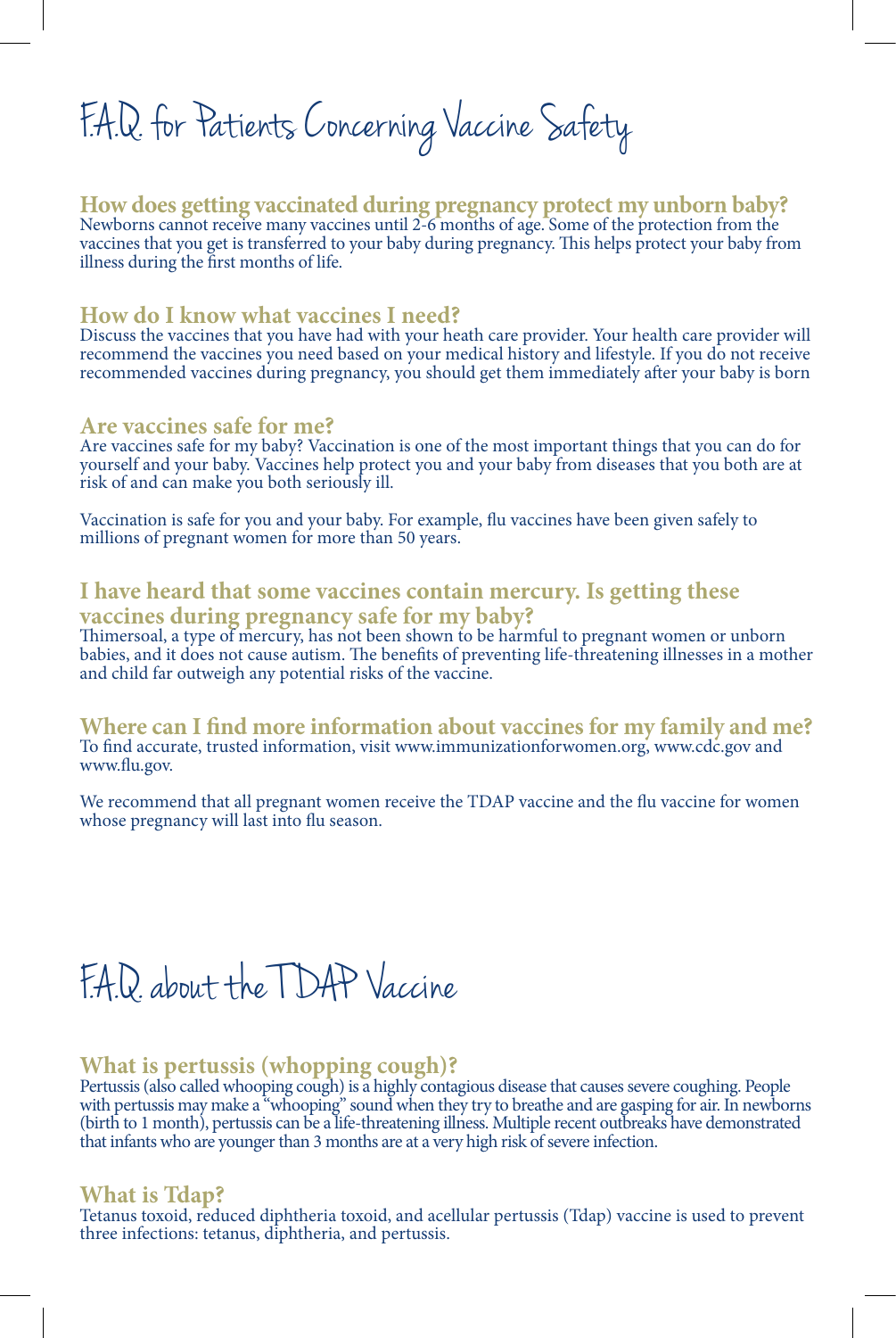# F.A.Q. about the TDAP Vaccine (continued)

# **I am pregnant. Should I get a Tdap shot?**

Yes. All pregnant women should receive a Tdap vaccine preferably between 27 weeks and 36 weeks of gestation. The Tdap vaccine is an effective and safe way to protect you and your baby from serious illness and complications of pertussis. The Tdap vaccine should be administered during each pregnancy.

# **Is it safe to receive the Tdap shot during pregnancy?**

Yes. There are no theoretical or proven concerns about the safety of the Tdap vaccine (or other inactivated vaccines like Tdap) during pregnancy. The available data demonstrates that the vaccine is safe when given to pregnant women or women in the postpartum period.

# **During which trimester is it safe to receive a Tdap shot?**

It is safe to get the Tdap vaccine during all trimesters of pregnancy. Experts recommend that Tdap be administered to you during the third trimester of your pregnancy (ideally between 27 weeks and 36 weeks of gestation) to maximize the protection of your newborn. The newborn protection occurs because the protective antibodies you make after being vaccinated are transferred to the fetus and protect your newborn until he or she begins to receive the vaccines against pertussis (at 2 months of age).

## **Can newborns be vaccinated against pertussis?**

No. Newborns cannot begin their vaccine series against pertussis until 2 months of age because the vaccine does not work in the first few weeks of life. That is partly why infants are at a higher risk of getting pertussis and getting very ill early in life.

# **What else can I do to protect my baby against pertussis?**

Getting your Tdap shot is the most important step in protecting yourself and your baby against pertussis. It is also important to make sure all family members and caregivers are up to date with their vaccines and, if necessary, that they receive the Tdap vaccination at least 2 weeks before having contact with your baby. This creates a safety "cocoon" of vaccinated caregivers around your baby.

**I am breastfeeding my baby. Is it safe to get vaccinated with Tdap?** Yes. The Tdap vaccine can safely be given to breastfeeding mothers if they have not been previously vaccinated with Tdap.

**I didn't receive my Tdap shot during pregnancy. Do I still need to be vaccinated?** For women not previously vaccinated with Tdap, if Idap was not administered during pregnancy, it should be administered immediately postpartum.

# **I got my Tdap shot with my previous pregnancy. Do I need to be vaccinated with Tdap again in this pregnancy?**

Yes. All pregnant women should be vaccinated with Tdap during each pregnancy preferably between 27 weeks and 36 weeks of gestation. This time frame is recommended in order to generate the most protection for the mother and fetus because this appears to maximize the antibodies in the newborn at birth.

# **I received a Tdap shot early in this pregnancy before 27-36 weeks of gestation. Do I need to get another Tdap shot during 27-36 weeks of gestation?**

A pregnant woman should not be re-vaccinated later in the same pregnancy if she received the vaccine in the first or second trimester.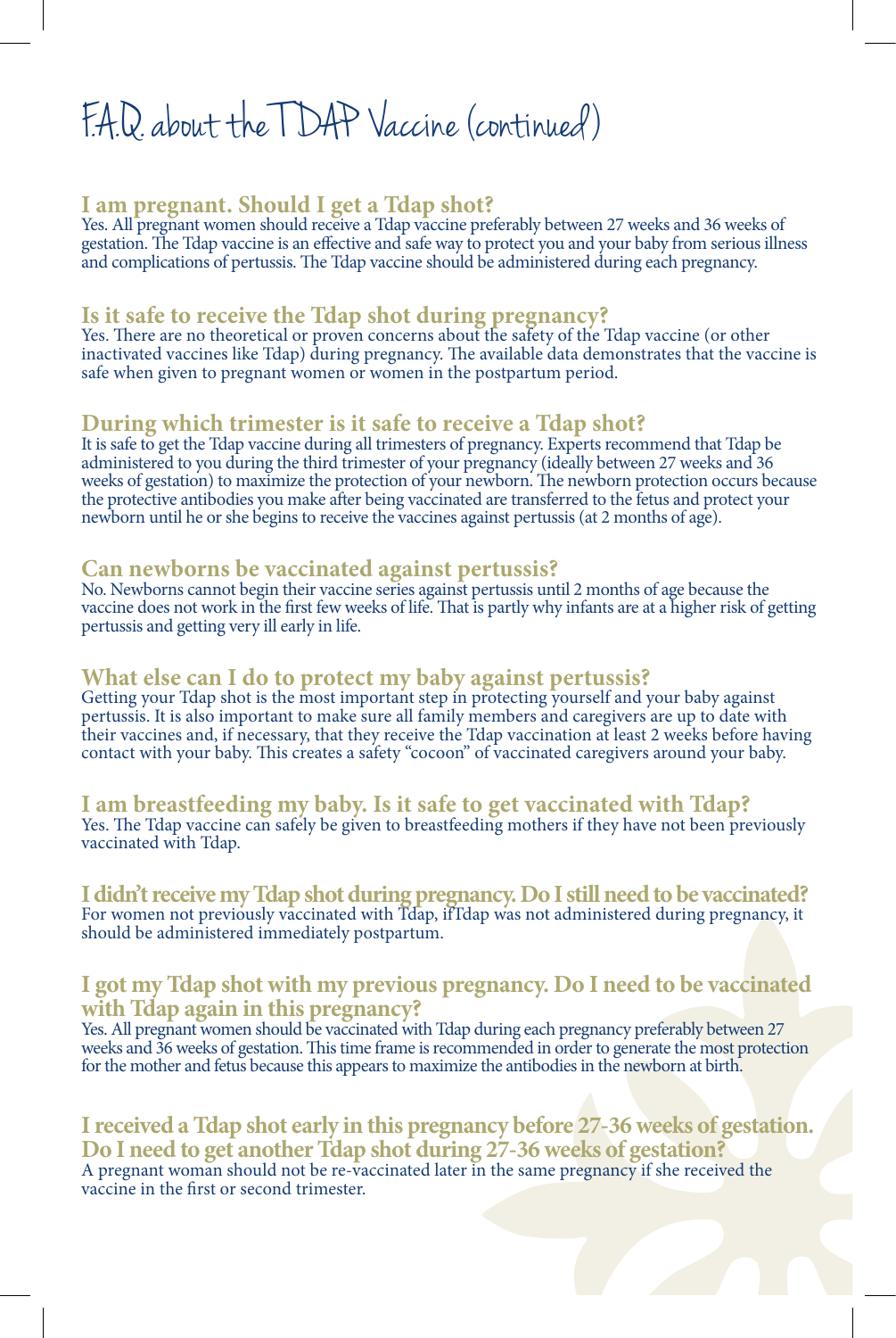# F.A.Q. about the Flu Vaccine

# **I am pregnant. Is it recommended to receive the inactivated influenza vaccine (flu shot)?**

Yes, flu shots are an effective and safe way to protect you and your baby from serious illness and complications of the flu. The flu shot given during pregnancy helps protect infants younger than 6 months who are too young to be vaccinated and have no other way of receiving influenza antibodies. The flu shot has been given to millions of pregnant women over many years, and flu shots have been shown to be safe for pregnant women and their babies.

# **During which trimester is it safe to have a flu shot?**

The flu shot is recommended for pregnant women and can be given at any time during pregnancy. Pregnant women are advised to get vaccinated as soon as possible and to speak to their health care providers about being immunized.

# **Which flu vaccine should pregnant women receive?**

Pregnant women should receive the flu shot, which is given with a needle, usually in the arm. The Advisory Committee on Immunization Practices and the American College of Obstetricians and Gynecologists (the College) recommend that pregnant women should receive this vaccine.

# **Will the flu shot give me the flu?**

No, you cannot get the flu from receiving the flu vaccine.

## **Is there a flu vaccine that pregnant women should not receive?**

Yes, pregnant women should not receive the nasal spray vaccine, which is made with the live flu virus. The nasal spray vaccine is safe for women after they have given birth, even if they are breastfeeding, and for family members.

# **Are preservatives in influenza vaccines safe for my baby?**

Yes. The type of preservative (e.g. Thimerosal) used in trace amounts in some vaccines has not been shown to be harmful to a pregnant woman or her baby. Some women may be concerned about exposure to preservatives during pregnancy. Single-dose influenza vaccinesthat contain a mercury-free preservative are available through some manufactures. The Centers for Disease Control and Prevention and the College recommend that pregnant women may receive the inactivated influenza vaccine with or without Thimerosal.

# **What else can I do to protect my baby against the flu?**

Getting your flu shot is the most important step in protecting yourself and your baby against the flu. In addition, breast-feeding your baby and making sure other family members and caregivers receive the flu vaccine will further protect your baby.

# **I am breast-feeding my baby. Is it safe to get vaccinated?**

Yes. Influenza vaccines can be given to breast-feeding mothers if they were not immunized when they were pregnant. Breast-feeding women can receive either the flu shot or the nasal spray. Breastfeeding mothers pass antibodies through breast milk, which may also reduce the infants' chances of getting sick with the flu.

Resources: American College of Obstetricians and Gynecologists Centers for Disease Control and Prevention Department of Health and Human Services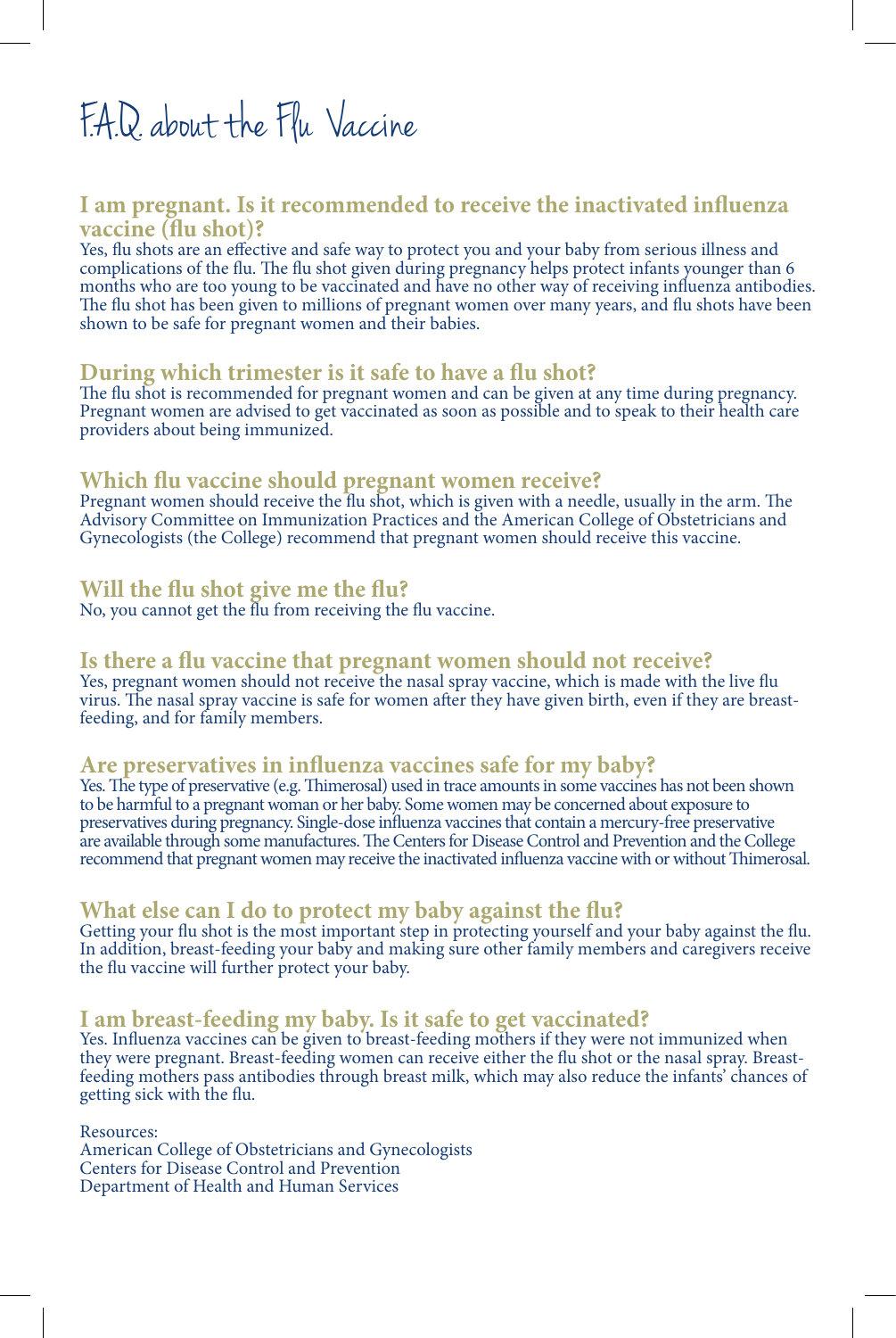# Notes

| Α |
|---|
|   |
|   |
|   |
|   |
|   |
|   |
|   |
|   |
|   |
|   |
|   |
|   |